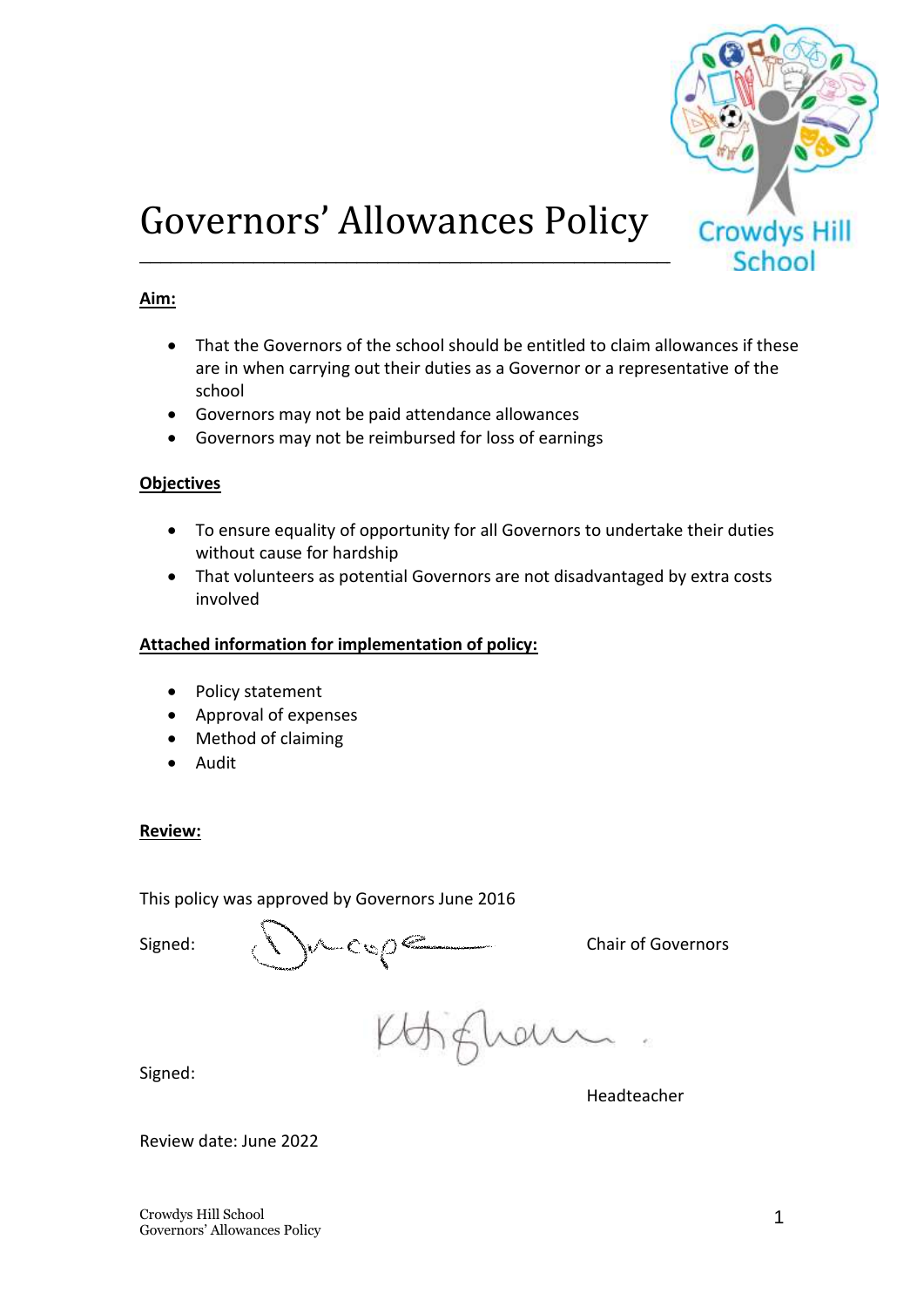# **Policy Statement**

This policy statement has been developed in accordance with the Education (Governors' Allowances) Regulations 2003. These regulations give Governing Bodies the discretion to pay allowances from the school's annual budget allocation to governors for certain allowances which they incur in carrying out their duties. Crowdys Hill School Governing Body believes that paying governors' allowances is important in ensuring equality of opportunity to serve as governors for all members of the community and so is an appropriate use of school funds.

# **Approval of Expenses**

The Chair of the Finance committee will approve claims of up to £15.00. Above this amount the Chair of Governors will need to approve claim.

# **Method of Claiming**

Governors wishing to make claims under these arrangements, once prior approval has been sought, should complete a claims form (obtainable from the Clerk), attaching receipts where possible, and return it to the School within two weeks of the date when the allowances were incurred addressed to the Chair of the Finance Committee. (Appendix I)

## **Audit**

Claims will be subject to independent audit and may be investigated by the Chair of Governors (or Chair of Finance in respect of the Chair of Governors) if they appear excessive or inconsistent.